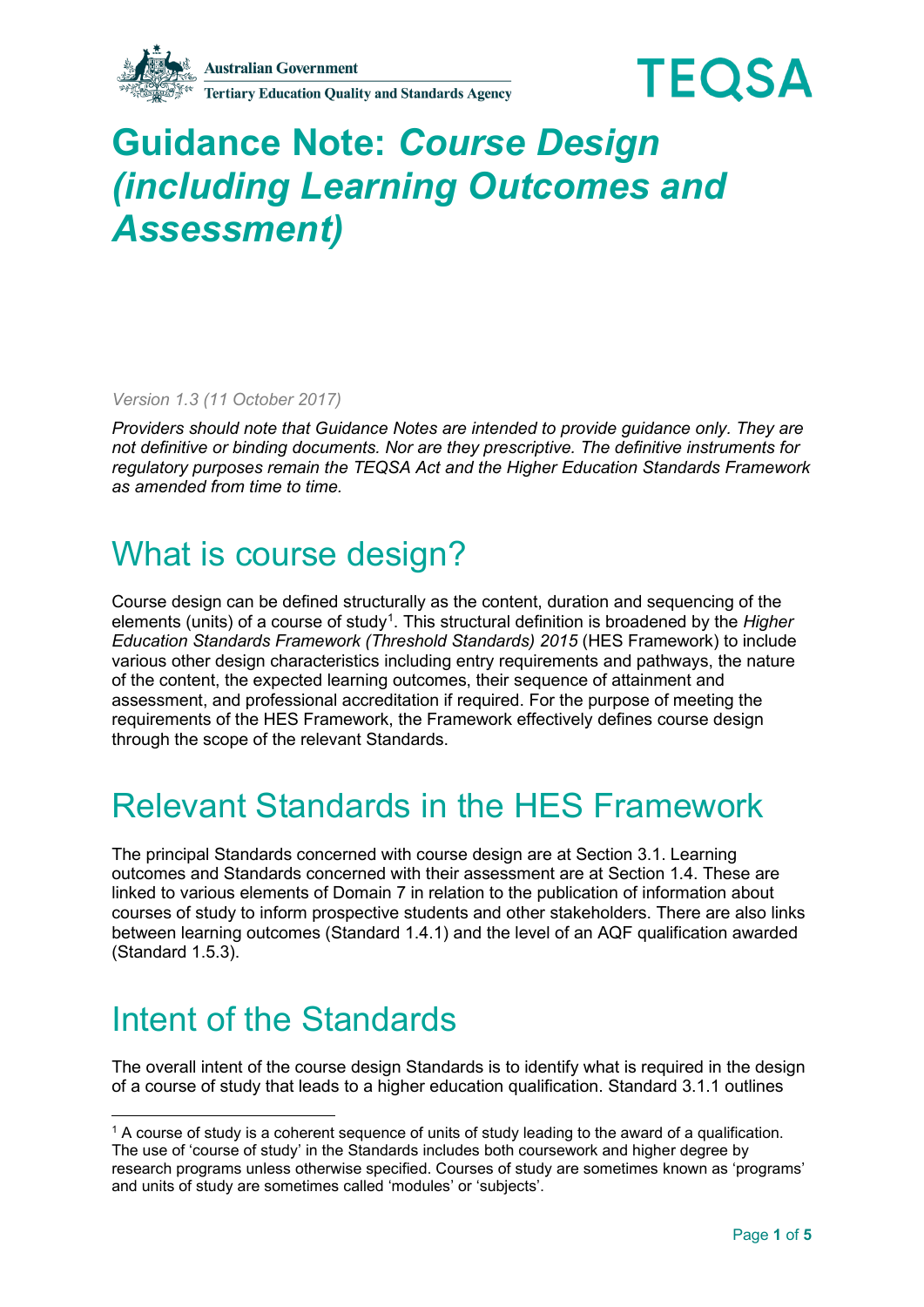



the items that constitute the specification of the design. This specification gives an overall picture of the course of study in sufficient detail for an expert in the field to undertake an initial assessment of the scope and nature of the course and for prospective students to make an informed choice about the course (see Section 7.2). Section 3.2 focuses in detail on the nature of the content required of a higher education course, including its consistency with the level of study concerned and the expected learning outcomes. How the design of the course is intended to enable progressive and coherent achievement of the expected learning outcomes is encompassed by Standard 3.1.3, and it is expected that this should occur irrespective of the mode of participation or delivery (Standard 3.1.4). The design of the course of study also needs to address accreditation of the course of study by a professional body where this is required for registration to practise (Standard 3.1.5).

The Standards for learning outcomes require a provider to specify the learning outcomes for a course, including demonstrating their consistency with the field of education and level of qualification awarded. The Standards also require a provider's specification of learning outcomes to be informed by national and international comparators, without specifying how a provider chooses to achieve this requirement. The Standards require achievement of different classes of learning outcomes (see Standard 1.4.2) including specific, generic, employment-related and life-long learning outcomes, and that all learning outcomes are assessed prior to completion of the course of study, irrespective of how and where they are assessed (Standard 1.4.4). Methods of assessment also need to provide students with timely feedback on their progress towards achieving course learning outcomes (Standard 1.3.3).

There is a specific requirement to demonstrate the appropriateness, fitness of purpose and effectiveness of all methods of assessment for all providers (Standard 1.4.3) and there is specific detail on the requirements for and assessment of learning outcomes for research training by higher degrees, if undertaken by a provider.

## Risks to Quality

In addressing course design and learning outcomes, the HES Framework seeks to prevent a series of important risks to the quality, outcomes and reputation of higher education. Failure to adequately and publicly specify the design of a course inhibits comparisons of courses and informed choice by students. It also indirectly potentially diminishes the standing of Australian higher education if international comparisons cannot be made, as do learning outcomes that are not informed by international comparators.

Failure to meet the requirements of the HES Framework leads to risks of learning outcomes and course designs not being fit for higher education, particularly in relation to the level of advanced inquiry involved, with a consequent degradation of qualifications. There is also a risk that learning outcomes are poorly defined or not defined at all, and that they may be narrowly focused rather than embracing specific, generic, employment-related and life-long learning outcomes as expected of contemporary higher education. Inadequate consideration of different modes of participation or delivery may lead to disadvantage for some individuals/cohorts.

If the achievement and assessment of expected learning outcomes are not aligned for the course of study overall, there is a risk of learning outcomes not being achieved or not being adequately assessed, or of some outcomes being assessed excessively to the detriment of others that are given little attention or ignored. Insufficient diligence in selecting methods of assessment may result in invalid or otherwise unreliable assessment, to the extent that students may graduate who have not in fact achieved the learning outcomes of the course.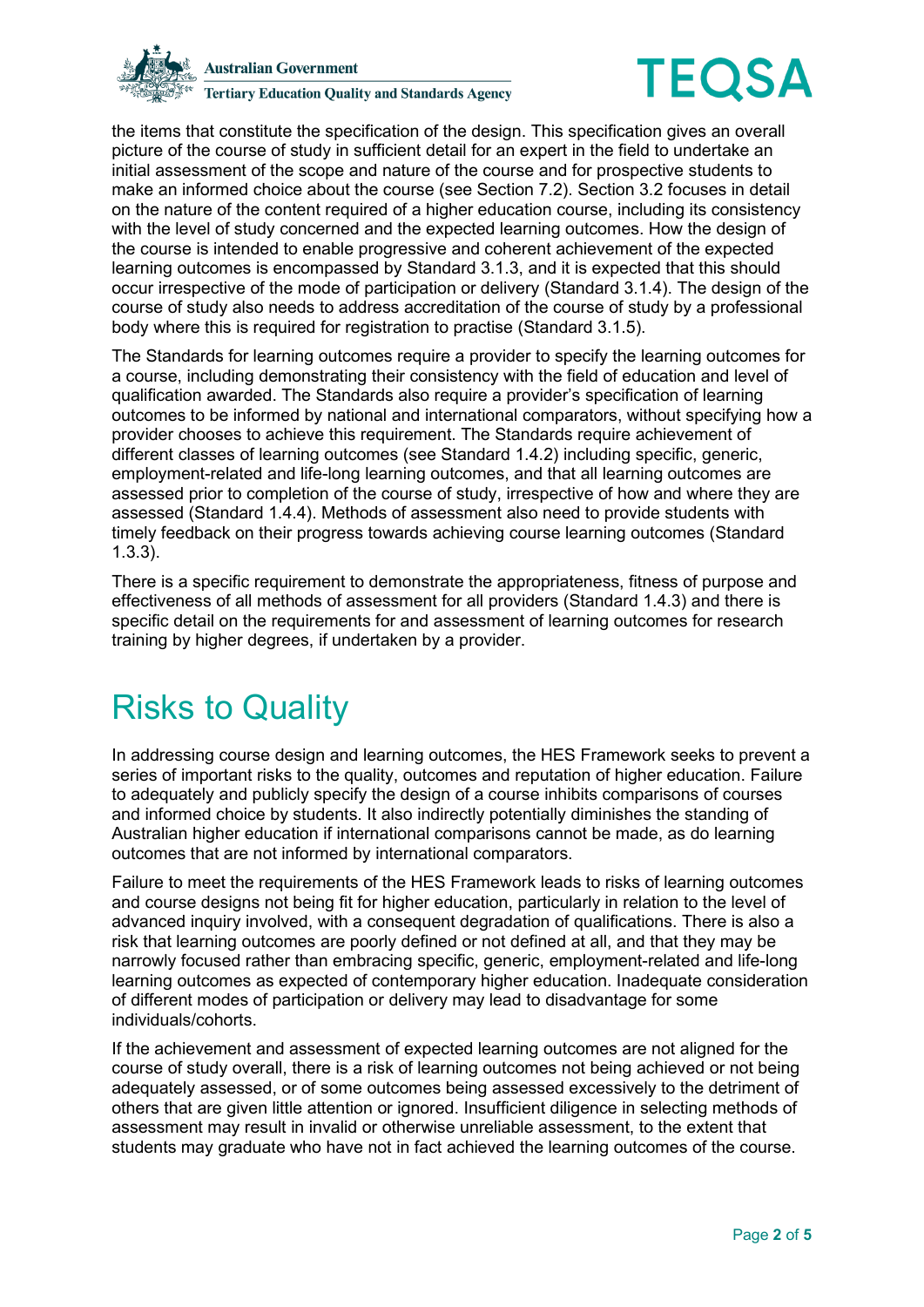



## What TEQSA will look for

This part of the guidance note covers the full extent of the Standards, and corresponding evidence that TEQSA may require, in relation to course design, learning outcomes and assessment.

For new applicants seeking initial registration and course accreditation, TEQSA will require evidence to be provided in relation to all relevant Standards.

For existing providers, the scope of Standards to be assessed and the evidence required may vary. This is consistent with the regulatory principles in the TEQSA Act, under which TEQSA has discretion to vary the scope of its assessments and the related evidence required. In exercising this discretion, TEQSA will be guided by the provider's regulatory history, its risk profile and its track record in delivering high quality higher education.

TEQSA's case managers will discuss with providers the scope of assessments and evidence required well ahead of the due date for submitting an application.

The evidence required for particular types of application is available from the Application Guides on the TEQSA website.

Providers are required to comply with the Standards at all times, not just at the time of application, and TEQSA may seek evidence of compliance at other times if a risk of noncompliance is identified.

When providers apply to TEQSA for course accreditation, they are required to provide detailed course documentation. In other circumstances (i.e. if an issue arises outside the scope of a formal application) TEQSA may be in a position to readily form a view on the basis of the publicly available information (required under Standard 7.2.2). Such an issue may also prompt a request for further information, which in turn may also be influenced by the provider's previous record of meeting the requirements of the HES Framework in course design for cognate or different fields of education.

Broadly speaking, the specification of the design of the course provided to TEQSA for a course accreditation application should allow a peer to form a view on the standing and quality of the course, and allow prospective students to compare comparable offerings from different providers.

TEQSA requires that a provider be able to demonstrate that the content and learning activities of the course are of a sufficiently advanced level and otherwise appropriate to higher education, and are consistent with the field of education and the level of qualification involved. TEQSA will probe these aspects intensively in relation to the requirements of Standards 3.1.2 and 3.1.3. A provider may wish to advance credible national or international comparators in support of the course design (note that this is required for learning outcomes at Standard 1.4.1). Reference may also be made to the specifications of the AQF for the level of qualification concerned. In the case of 'nested' course designs, TEQSA will pay particular attention to entry and exit pathways and to the integrity of course design and learning outcomes for each exit point.

Where the provider's intention is to offer a course of study in different locations or by different modes of participation or delivery, TEQSA will need to be satisfied that the design of the course is such that students have equivalent opportunities to achieve the expected learning outcomes irrespective of their mode of participation. As for external accreditation of the course by a professional body (Standard 3.1.5), providers are encouraged to discuss this with their TEQSA case manager as early as practicable to explore opportunities for harmonisation and synergies between the processes.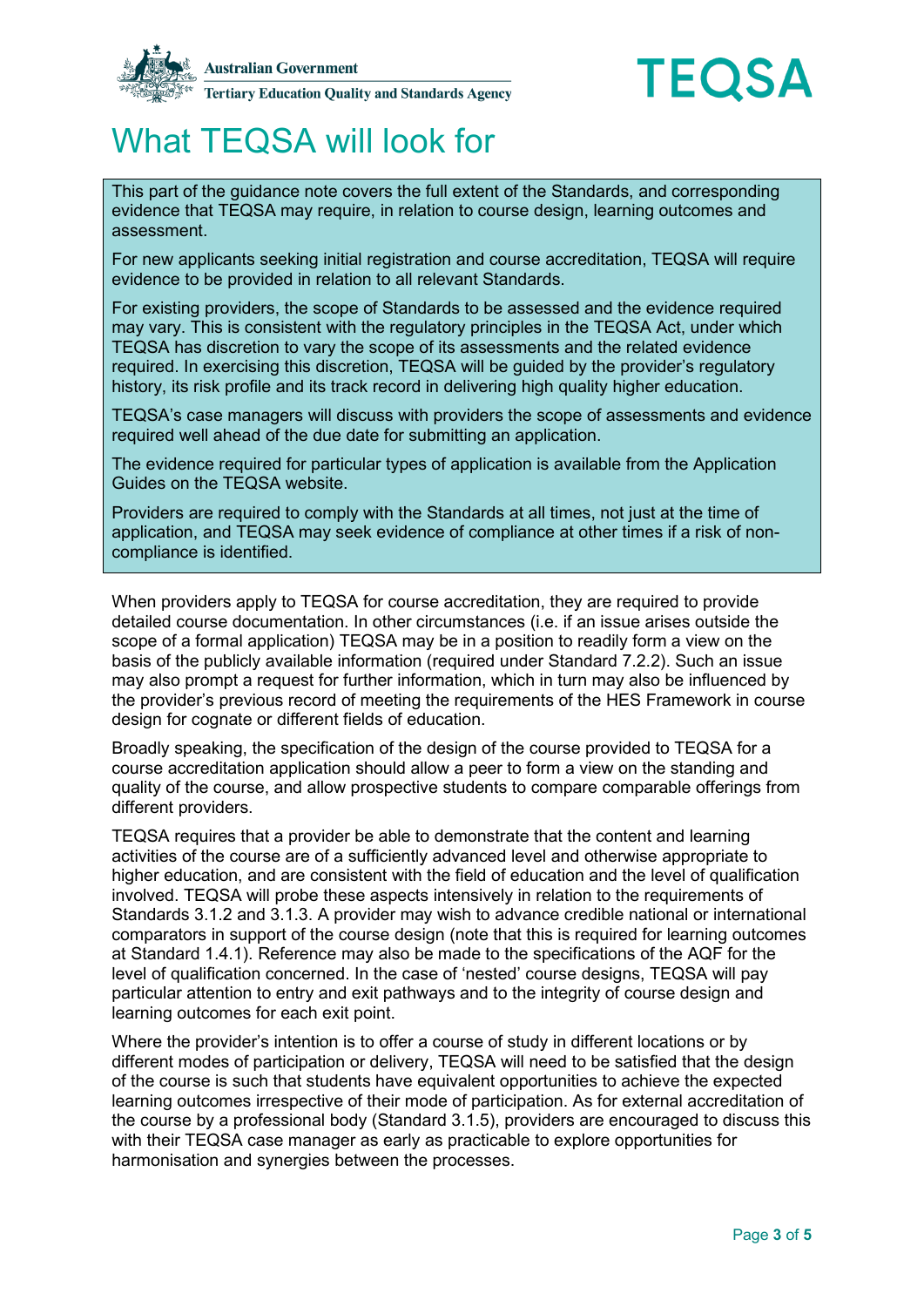



Just as TEQSA will be concerned that a course of study and its content are fit for higher education, it will be similarly diligent in relation to the nature, quality and level of the expected learning outcomes for the course (Standards 1.4.1-1.4.2). This will include an assessment of the credibility of comparators advanced by the provider (Standard 1.4.1) and may involve expert/peer review. Similarly, TEQSA will wish to be satisfied that the methods of assessment of learning outcomes that are used throughout the course are credibly capable of valid assessment of the various outcomes concerned for the level of qualification offered (see also Standard 1.5.3). The Standards require that all specified learning outcomes are assessed before completion of the course of study (Standard 1.4.4) and that progressive and coherent achievement of learning outcomes is planned in the design of the course (Standard 3.1.3).

TEQSA will expect some clear information demonstrating where course learning outcomes are taught, practised and assessed, whether at unit level or at course level (e.g. via a 'capstone' assessment and/or an assessment against a set of occupational or professional standards) or a combination of these (Standard 1.4.4). TEQSA may require an appropriate demonstration that the learning outcomes that are assessed at individual unit level (and/or within a capstone unit) reasonably demonstrate achievement of overall course learning outcomes on graduation. The Standards also require that any grades awarded reflect the level of student attainment (Standard 1.4.3). TEQSA will expect providers to be able to advance credible evidence (such as moderation exercises, peer reviews, benchmarking studies) that will satisfy TEQSA in this respect.

For those providers that offer research training by higher degrees, TEQSA will need to be satisfied that the additional requirements for the specification and assessment of learning outcomes for research training are met (Standards 1.4.5-1.4.7). This may involve an assessment of the relevant policies and procedures governing assessment for research degrees, and their implementation, as exemplified by assessment of actual reports from examiners for a sample of relevant assessments. The details of this process would be arranged in consultation with the provider's case manager at TEQSA.

#### Scope of assessments

If, as a result of looking in detail at the provider's capabilities in course design and assessment of learning outcomes, TEQSA is satisfied that the provider's processes meet the requirements of the HES Framework and that there is evidence of continuing sustainability and effectiveness of these processes, this may allow TEQSA to reduce its evidence requirements for other Standards and/or for subsequent regulatory activities for other courses of study. On the other hand, if concerns are raised in relation to the provider's capabilities, this may require TEQSA to probe the design and assessment of other courses in more detail.